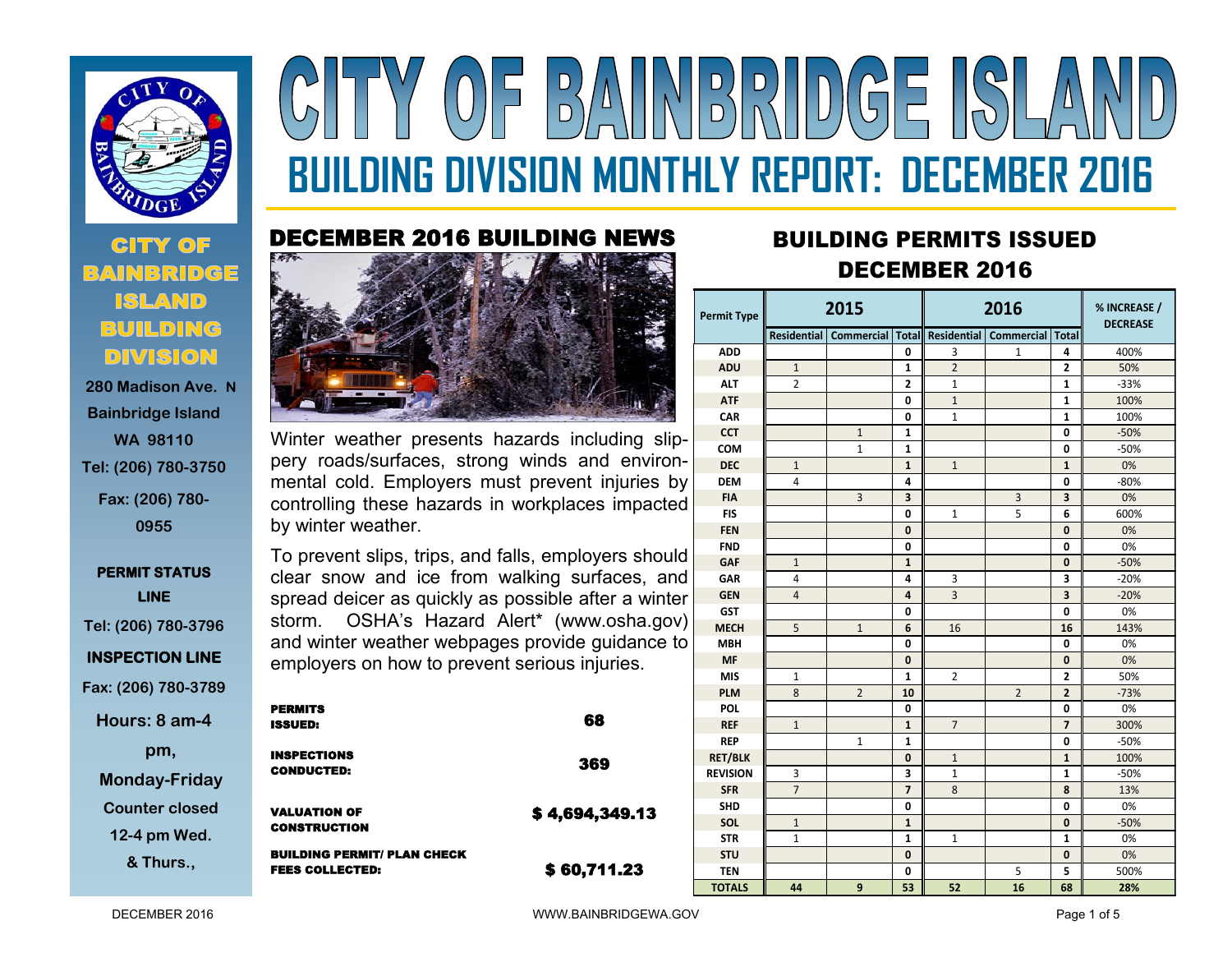| <b>Permit Type</b>                                          | <b>Permit Number</b> | Applicant                                                     | <b>Project Description</b>                                                                                                                                                             | <b>Project Address</b>                  | Date Issued | Valuation    |
|-------------------------------------------------------------|----------------------|---------------------------------------------------------------|----------------------------------------------------------------------------------------------------------------------------------------------------------------------------------------|-----------------------------------------|-------------|--------------|
| <b>Commercial Addition</b>                                  | BLD21440             | <b>IKON INVESTMENTS INC</b>                                   | Expand main floor over existing roof                                                                                                                                                   | 101 WINSLOW WAY<br>E                    | 12/05/2016  | \$33,453.00  |
| <b>Commercial Addition Total: 1</b>                         |                      |                                                               |                                                                                                                                                                                        |                                         |             | \$33,453.00  |
| Commercial Fire Alarm System                                | BLD20239FIA-D        | <b>BAINBRIDGE COMMUNITY</b><br>DEVELOPMENT LLC                | Install new commercial fire alarm system                                                                                                                                               | 465 AMBROSE LN<br><b>NW</b>             | 12/19/2016  | \$1,000.00   |
| Commercial Fire Alarm System                                | BLD20239FIA-GH       | <b>BAINBRIDGE COMMUNITY</b><br>DEVELOPMENT LLC                | Install new commercial fire alarm system.                                                                                                                                              | 409 AMBROSE LN<br><b>NE</b>             | 12/19/2016  | \$1,000.00   |
| <b>Commercial Fire Alarm System</b>                         | BLD20239FIA-EF       | <b>BAINBRIDGE COMMUNITY</b><br>DEVELOPMENT LLC                | Install new commercial fire alarm system.                                                                                                                                              | 288 WILLS LN NW                         | 12/19/2016  | \$1,000.00   |
| <b>Commercial Fire Alarm System Total: 3</b>                |                      |                                                               |                                                                                                                                                                                        |                                         |             | \$3,000.00   |
| Commercial Fire Sprinkler System                            | <b>BLD20883FIS</b>   | SPORTSMAN PARK LLC                                            | New Fire Sprinkler System for BLDG 10                                                                                                                                                  | 9440 Sportsman Club 12/02/2016<br>Rd NE |             | \$30,000.00  |
| Commercial Fire Sprinkler System                            | <b>BLD21928FIS</b>   | HALB PROPERTIES LLC                                           | Fire sprinkler modification                                                                                                                                                            | 271 Wyatt Way NE<br>#206                | 12/13/2016  | \$2,260.00   |
| Commercial Fire Sprinkler System                            | BLD20239FIS-L        | <b>BAINBRIDGE COMMUNITY</b><br><b>DEVELOPMENT LLC</b>         | <b>Fire Sprinklers</b>                                                                                                                                                                 | 203 WILLS LN NW                         | 12/14/2016  | \$88,750.00  |
| Commercial Fire Sprinkler System                            | <b>BLD21891FIS</b>   | ARCHER CONSTRUCTION INC -<br><b>Fire Sprinkler Contractor</b> | Install & Update existing Heads.                                                                                                                                                       | 253 NE HIGH<br><b>SCHOOL RD</b>         | 12/21/2016  | \$5,600.00   |
| Commercial Fire Sprinkler System                            | BLD21691FIS          | FIRE DIST 02 (BAINBRIDGE IS)                                  | BIFD Station 23 Fire Sprinkler System                                                                                                                                                  | 12985 PHELPS RD<br><b>NE</b>            | 12/27/2016  | \$11,707.00  |
| Commercial Fire Sprinkler System 5<br>Total:                |                      |                                                               |                                                                                                                                                                                        |                                         |             | \$138,317.00 |
| <b>Commercial Plumbing</b>                                  | <b>BLD21348 PLM</b>  | HEINZELMAN KEITH & JENNIFER                                   | Plumbing fixture alteration. No new fixtures, just<br>reconfigure within existing fixture count.                                                                                       | 563 MADISON AVE<br>N                    | 12/06/2016  |              |
| <b>Commercial Plumbing</b>                                  | BLD21941             | PNW ISLAND VILLAGE LLC                                        | Update plumbing for Safeway TEN                                                                                                                                                        | 253 NE HIGH<br><b>SCHOOL RD</b>         | 12/07/2016  | \$100,000.00 |
| <b>Commercial Plumbing Total: 2</b>                         |                      |                                                               |                                                                                                                                                                                        |                                         |             | \$100,000.00 |
| <b>Commercial Tenant Improvement</b>                        | <b>BLD21748</b>      | KITSAP CO CONS HOUSING<br><b>AUTH</b>                         | Remodel community center making kitchen and<br>restrooms ADA compliant, provide ADA parking stalls<br>and accessible route from High School road to<br>community center to playground. | 235 HIGH SCHOOL<br>RD NE                | 12/05/2016  | \$75,000.00  |
| <b>Commercial Tenant Improvement</b>                        | BLD21633             | <b>MAKH PROPERTIES LLC</b>                                    | TI project to convert marijuana processing / production<br>area to marijuana retail space.                                                                                             | 8040 NE DAY RD W 12/06/2016             |             | \$15,000.00  |
| <b>Commercial Tenant Improvement</b>                        | <b>BLD21928</b>      | HALB PROPERTIES LLC                                           | TEN to build out existing space for new Professional<br>Services office.                                                                                                               | 271 Wyatt Way NE,<br><b>Ste 206</b>     | 12/08/2016  | \$17,500.00  |
| <b>Commercial Tenant Improvement</b>                        | BLD21892             | PNW ISLAND VILLAGE LLC                                        | Relocate coffee kiosk. No changes in existing<br>structure.                                                                                                                            | 253 NE HIGH<br>SCHOOL RD                | 12/20/2016  | \$10,000.00  |
| <b>Commercial Tenant Improvement</b>                        | BLD21996             | <b>WINSLOW GREEN CONDO</b><br>ASSOC                           | Adding partion wall                                                                                                                                                                    | 144 WINSLOW WAY<br>W                    | 12/20/2016  | \$2,000.00   |
| <b>Commercial Tenant Improvement</b> <sub>5</sub><br>Total: |                      |                                                               |                                                                                                                                                                                        |                                         |             | \$119,500.00 |
| <b>Residential Addition</b>                                 | <b>BLD21498</b>      | <b>MASSA CYNTHIA A</b>                                        | Remodel west family room, kitchen, upstairs bedrooms 10045 Secretariat Ln<br>and add new master suite.                                                                                 | <b>NE</b>                               | 12/05/2016  | \$213,248.68 |
| <b>Residential Addition</b>                                 | BLD21854             | WILSON DONALD E & ROMAN<br>PATRICIA A                         | Adding approx. 237 sq. ft. to extend living room and<br>new mudroom.                                                                                                                   | 10712 NE Torvanger<br>Rd                | 12/12/2016  | \$37,645.08  |
| <b>Residential Addition</b>                                 | BLD21863             | GLASBY WILLIAM K & LEEANNA A                                  | Adding a 238 sq. ft. screened sunroom on the westside<br>of SFR                                                                                                                        | 12661 Sunrise Dr NE 12/12/2016          |             | \$14,977.34  |
| <b>Residential Addition Total: 3</b>                        |                      |                                                               |                                                                                                                                                                                        |                                         |             | \$265,871.10 |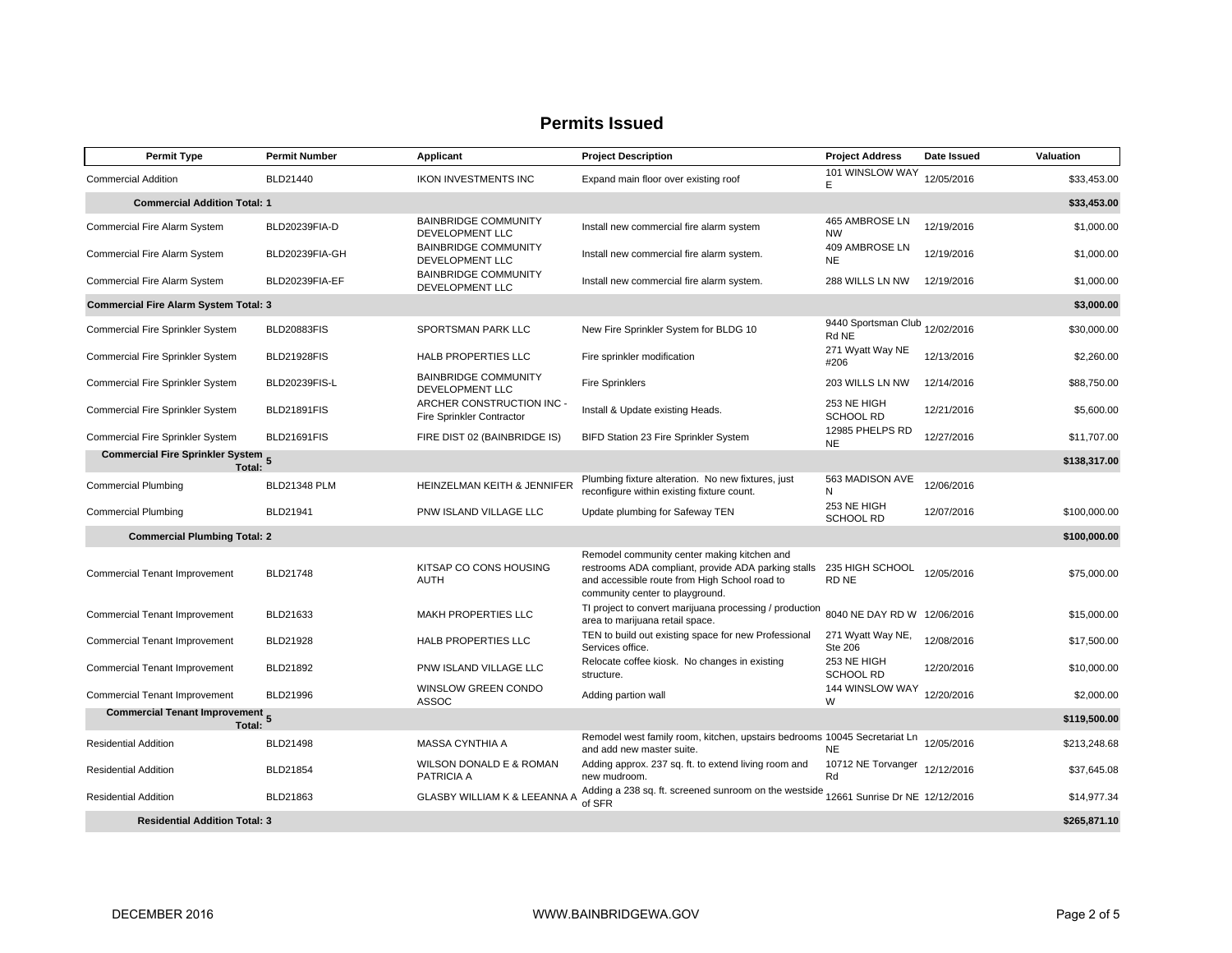| <b>Permit Type</b>                                     | <b>Permit Number</b> | <b>Applicant</b>                              | <b>Project Description</b>                                                                                                 | <b>Project Address</b>                          | Date Issued | Valuation    |
|--------------------------------------------------------|----------------------|-----------------------------------------------|----------------------------------------------------------------------------------------------------------------------------|-------------------------------------------------|-------------|--------------|
| Residential Accessory Dwelling Unit                    | BLD21900ADU          | BLUE MOON LAND CO LLC                         | Building a new ADU with a 787 sq. ft. 1st floor, 111 sq. 4658 FLYING GOAT<br>ft. 2nd floor & 282 sq. ft. Garage for Lot 2. | AVE NE - ADU                                    | 12/22/2016  | \$160,384.58 |
| Residential Accessory Dwelling Unit                    | BLD21901ADU          | BLUE MOON LAND CO LLC                         | Building a new ADU with 787 sq. ft. 1st floor, 111 sq. ft. 4639 FLYING GOAT<br>2nd floor & 282 sq. ft. garage for Lot 4    | AVE NE - ADU                                    | 12/22/2016  | \$160,384.58 |
| <b>Residential Accessory Dwelling Unit 2</b><br>Total: |                      |                                               |                                                                                                                            |                                                 |             | \$320,769.16 |
| <b>Residential Alteration</b>                          | BLD21919             | 2ATARA DESIGN BUILD LLC                       | Remodel of interior and replacement of windows                                                                             | 15588<br>WASHINGTON AVE 12/19/2016<br><b>NE</b> |             | \$110,000.00 |
| <b>Residential Alteration Total: 1</b>                 |                      |                                               |                                                                                                                            |                                                 |             | \$110,000.00 |
| <b>Residential After The Fact</b>                      | BLD21940             | JENSEN PATRICIA MARY<br><b>TRUSTEE</b>        | Rebuild roof, replace windows and doors - no change<br>in footprint.                                                       | 4908 Rockaway<br>Beach Rd NE                    | 12/01/2016  | \$100,000.00 |
| <b>Residential After The Fact Total: 1</b>             |                      |                                               |                                                                                                                            |                                                 |             | \$100,000.00 |
| <b>Residential Carport</b>                             | BLD21958             | <b>VONFELDT BARRY &amp; WENDIE</b>            | Building new 576 sq. ft. Carport!                                                                                          | 9853 SPORTSMAN<br>CLUB RD NE                    | 12/15/2016  | \$36,247.68  |
| <b>Residential Carport Total: 1</b>                    |                      |                                               |                                                                                                                            |                                                 |             | \$36,247.68  |
| <b>Residential Deck</b>                                | BLD21944             | HUTCHERSON PHILLIP D &<br>MOCKETT EMILY J     | Adding 80 sq. ft. to existing.                                                                                             | 9804 NE MURDEN<br><b>COVE DR</b>                | 12/14/2016  | \$5,034.40   |
| <b>Residential Deck Total: 1</b>                       |                      |                                               |                                                                                                                            |                                                 |             | \$5,034.40   |
| Residential Fire Sprinkler System                      | BLD22012             | HARBOR CUSTOM HOMES LLC                       | Install residential fire sprinkler system 13D                                                                              | 11215 Battle Point Dr 12/27/2016<br><b>NE</b>   |             | \$8,785.00   |
| Residential Fire Sprinkler System<br>1. Total:         |                      |                                               |                                                                                                                            |                                                 |             | \$8,785.00   |
| <b>Residential Garage</b>                              | BLD21722BRN          | REHDER EDWARD III & PAMELA L                  | Building new Barn. See BLD21722SFR for all reviews 7545 NE EMERALD<br>& Fees!                                              | WAY                                             | 12/12/2016  |              |
| <b>Residential Garage</b>                              | BLD21959             | <b>VONFELDT BARRY &amp; WENDIE</b>            | Building new 1,200 sq. ft. Pole Barn                                                                                       | 9853 SPORTSMAN<br>CLUB RD NE                    | 12/15/2016  | \$75,516.00  |
| <b>Residential Garage</b>                              | BLD21798             | <b>LARSEN TORIN &amp; REBECCA</b>             | New 596 sq. ft. garage. See BLD20173 for SFR.                                                                              | 11123 BARNACLE<br>LN NE                         | 12/19/2016  | \$37,506.28  |
| <b>Residential Garage Total: 3</b>                     |                      |                                               |                                                                                                                            |                                                 |             | \$113,022.28 |
| <b>Residential Generator</b>                           | BLD21991             | <b>FRAHM GUENTER &amp; INGE</b>               | Install new LP generator, 3 120gal LP tanks, gas line<br>for dryer and BBQ.                                                | 7996 NE HIDDEN<br><b>COVE RD</b>                | 12/05/2016  |              |
| <b>Residential Generator</b>                           | BLD22010             | <b>BLOMQUIST RICHARD W &amp;</b><br>ARNOLA D  | Install new LP standby generator to existing LP system                                                                     | 4598 Point White Dr<br><b>NE</b>                | 12/13/2016  |              |
| <b>Residential Generator</b>                           | <b>BLD22042</b>      | <b>COMBS ANN G</b>                            | Installation of 16 KW generator and LP piping                                                                              | 202 GOWEN PL NW 12/29/2016                      |             |              |
| <b>Residential Generator Total: 3</b>                  |                      |                                               |                                                                                                                            |                                                 |             | \$0.00       |
| <b>Residential Mechanical</b>                          | BLD21984             | Bainbridge Heating and Air LLC                | Install of new heat pump                                                                                                   | 6292 NE Jordan Dr 12/01/2016                    |             |              |
| <b>Residential Mechanical</b>                          | BLD21987             | <b>HANNON DAVE &amp; VAL</b>                  | replace heat-pump                                                                                                          | 4525 Blakely Ave NE 12/02/2016                  |             |              |
| <b>Residential Mechanical</b>                          | <b>BLD22000</b>      | PICKELL JAMES & MCLAUGHLIN<br><b>JUDITH L</b> | Install new 120 gal LP tank and new LP fireplace                                                                           | 9742 MANITOU PL<br><b>NE</b>                    | 12/09/2016  |              |
| <b>Residential Mechanical</b>                          | BLD22005             | FOY JOHN L & PAULA M                          | Remove & Replace existing Heat Pump System                                                                                 | 11752 SUNRISE DR<br><b>NE</b>                   | 12/12/2016  |              |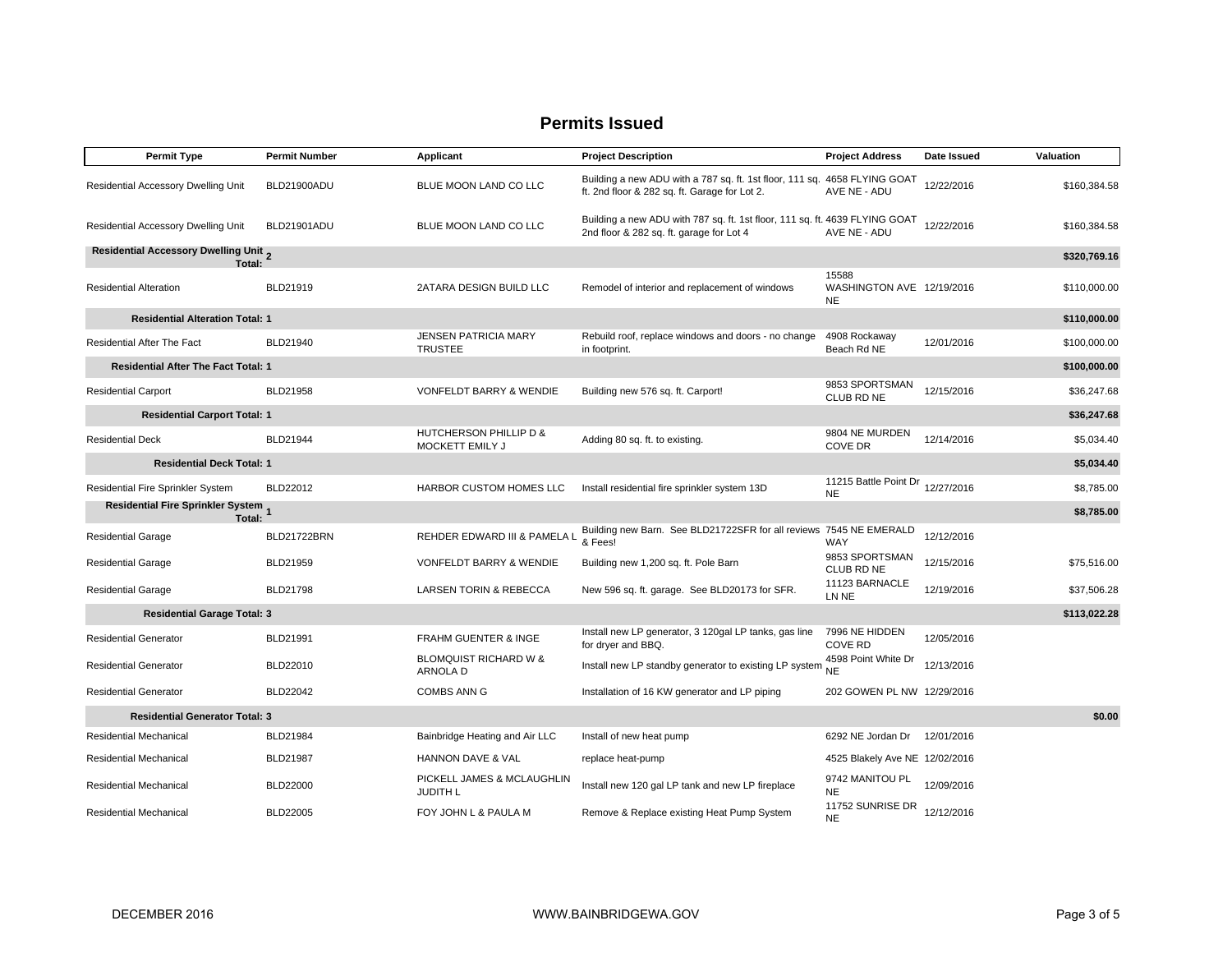| <b>Permit Type</b>                        | <b>Permit Number</b> | Applicant                                                 | <b>Project Description</b>                                                                                                                     | <b>Project Address</b>                       | Date Issued | Valuation   |
|-------------------------------------------|----------------------|-----------------------------------------------------------|------------------------------------------------------------------------------------------------------------------------------------------------|----------------------------------------------|-------------|-------------|
| <b>Residential Mechanical</b>             | <b>BLD22006</b>      | BRENNAN SUSAN L                                           | Remove and replace existing Heat Pump System.                                                                                                  | 9405 NE Tidal Ct                             | 12/12/2016  |             |
| Residential Mechanical                    | <b>BLD22007</b>      | STRATTON JAMES JAY &<br>EVANGELINE KATHARINE              | Installing new ductless heat pump system.                                                                                                      | 5259 Lynwood<br>Center Rd NE                 | 12/12/2016  |             |
| <b>Residential Mechanical</b>             | <b>BLD22009</b>      | CHANG JOHN M & LEE MYONG J                                | Install new forced air heat pump.                                                                                                              | 217 Gideon Ln NW                             | 12/13/2016  |             |
| <b>Residential Mechanical</b>             | BLD22013             | S                                                         | MABEE SOFIA SOFIA D & DANIEL Install new LP fireplace in garage from existing LP<br>tank.                                                      | 9213 Ferncliff Ave<br><b>NE</b>              | 12/15/2016  |             |
| <b>Residential Mechanical</b>             | BLD22014             | <b>BRUNER FREDERICK &amp;</b><br>SCHILPEROORT SIGNE J     | Cap off old LP Line from 250 gallon above ground LP<br>Tank, Install new lines from existing 500 gallon<br>Underground LP Tank.                | 13452 FERN CREEK 12/16/2016<br>LANE NE       |             |             |
| <b>Residential Mechanical</b>             | <b>BLD22015</b>      | <b>TOMKINS KATHERINE &amp; VIENNOT</b><br><b>FREDERIC</b> | Install new ductless heat pump                                                                                                                 | 2701 Toe Jam Hill Rd 12/16/2016<br><b>NE</b> |             |             |
| <b>Residential Mechanical</b>             | BLD22025             | <b>ISLANDWOOD FNA</b>                                     | Installing new Ductless Heat Pumps in Units 17 & 23                                                                                            | 4450 BLAKELY AVE<br><b>NE</b>                | 12/22/2016  |             |
| <b>Residential Mechanical</b>             | <b>BLD22026</b>      | COOPER, MITCH                                             | Installing new Ductless Heat Pump                                                                                                              | 6470 NE Marshall Rd 12/22/2016               |             |             |
| <b>Residential Mechanical</b>             | <b>BLD22027</b>      | LANEY MICHAEL L & MARTHA J                                | Remove and replace existing Heat Pump System.                                                                                                  | 10813 Bill Point Vw<br><b>NE</b>             | 12/22/2016  |             |
| <b>Residential Mechanical</b>             | <b>BLD22028</b>      |                                                           | BOWEN PETER Z & STEPHANIE A Remove and replace existing Heat Pump System.                                                                      | 10891 Manitou Beach 12/22/2016<br>Dr NE      |             |             |
| <b>Residential Mechanical</b>             | BLD22035             | KITSAP PROPANE                                            | Install of two propane tanks and Generator                                                                                                     | 13229 Millstone PI<br><b>NE</b>              | 12/27/2016  |             |
| <b>Residential Mechanical</b>             | <b>BLD22040</b>      | CLOSE JOHN M & OUTI B                                     | Replacing air handler and heat pump                                                                                                            | 693 NE KLICKITAT<br><b>PL</b>                | 12/29/2016  |             |
| <b>Residential Mechanical Total: 16</b>   |                      |                                                           |                                                                                                                                                |                                              |             | \$0.00      |
| <b>Residential Miscellaneous</b>          | BLD21810             | <b>ODERMAT VICTOR &amp; MARY</b>                          | Demo existing pool house. Building new 416 sq. ft.<br>Pool House. Building New 360 sq. ft. Garden Shed.                                        | 13675 Manzanita Rd<br><b>NE</b>              | 12/16/2016  | \$89,000.00 |
| <b>Residential Miscellaneous</b>          | BLD21902             | <b>HAMILTON THOMAS A &amp; KAREN</b><br>М                 | Remodel/Repair of existing Boathouse to include<br>replacing roof, rot repairs were needed, repairs and<br>repacement of windows and flooring. | 5961 ROSE LOOP<br><b>NE</b>                  | 12/21/2016  | \$3,500.00  |
| <b>Residential Miscellaneous Total: 2</b> |                      |                                                           |                                                                                                                                                |                                              |             | \$92,500.00 |
| <b>Residential Re-Roof</b>                | BLD21904             | HANLEY CONSTRUCTION                                       | Remove and replace about 30 squares of composition<br>roofing.                                                                                 | 5546 Taylor Ave NE 12/01/2016                |             | \$3,300.00  |
| <b>Residential Re-Roof</b>                | <b>BLD21744</b>      | HANLEY CONSTRUCTION                                       | Remove and Replace about 48 squares of composition 10023 NE Point View<br>roofing.                                                             | Dr                                           | 12/01/2016  | \$5,280.00  |
| <b>Residential Re-Roof</b>                | BLD21764             | HANLEY CONSTRUCTION                                       | Remove and Replace about 48 squares of roofing and<br>replace with New composition roofing.                                                    | 10023 NE<br>POINTVIEW DR                     | 12/01/2016  | \$5,280.00  |
| <b>Residential Re-Roof</b>                | BLD21594             | HANLEY CONSTRUCTION                                       | Remove and Replace about 32 squares of<br>Composition roofing                                                                                  | **NO SITUS<br>ADDRESS **                     | 12/01/2016  | \$3,520.00  |
| <b>Residential Re-Roof</b>                | <b>BLD21596</b>      | HANLEY CONSTRUCTION                                       | Remove and Replace about 47 squares of composition<br>roofing with new composition roofing.                                                    | 1520<br>SUMMERFIELD LN<br>NE                 | 12/01/2016  | \$5,170.00  |
| <b>Residential Re-Roof</b>                | <b>BLD21598</b>      | <b>HANLEY CONSTRUCTION</b>                                | Remove and Replace about 22 squares of composition ** NO SITUS<br>roofing.                                                                     | ADDRESS **                                   | 12/01/2016  | \$2,420.00  |